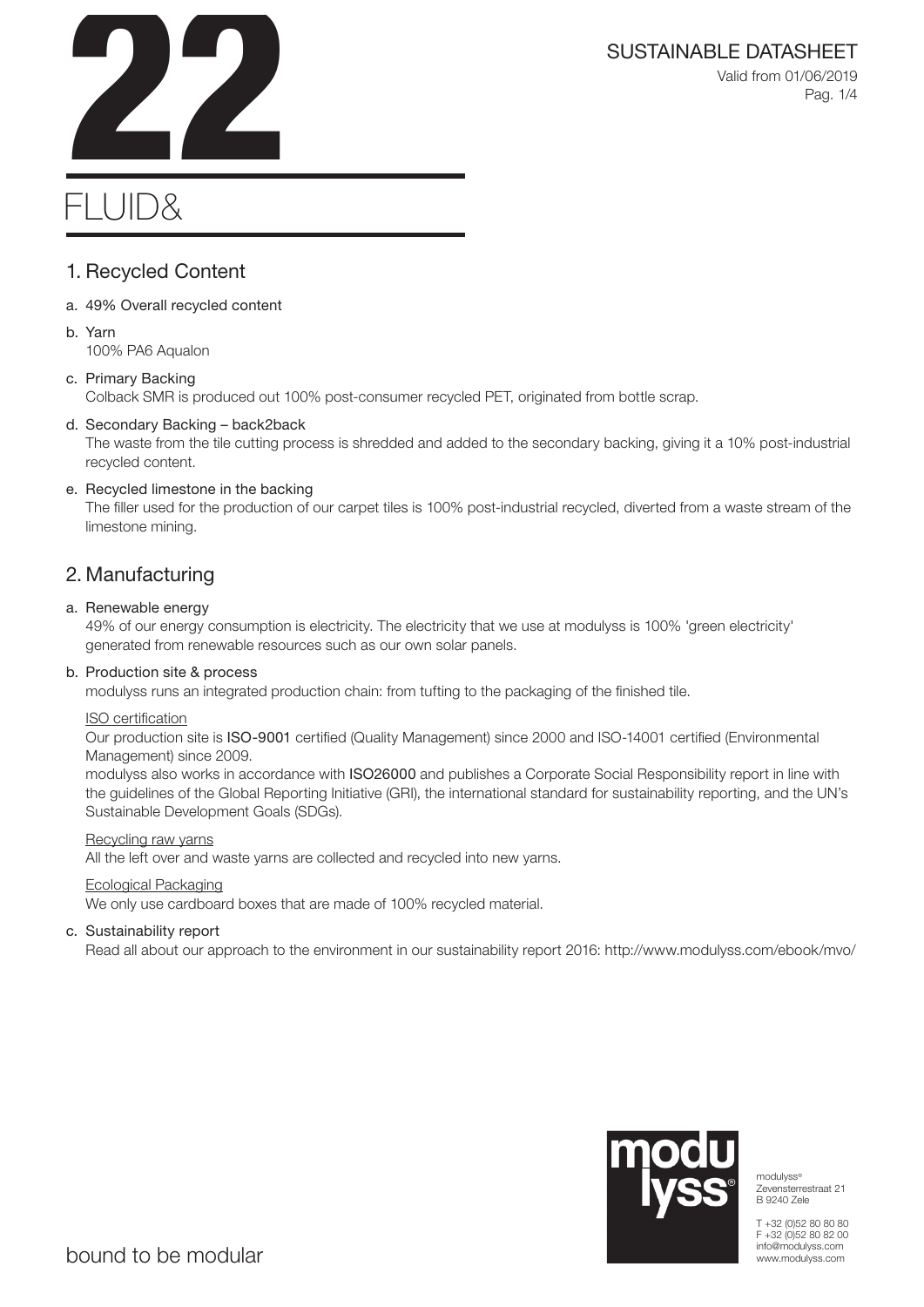# SUSTAINABLE DATASHEET

# 3. Installation

product: Fluid& Pag. 2/4

#### a. Adhesive

modulyss® advises to use a solvent-free, easy release system with very low emissions.

#### b. Installation waste

In a rectangular building, installed before walls, using our installation descriptions the waste for carpet tiles is 3-4%. In comparison for broadloom the waste during installation rises till  $+/-10\%$ . More information can be found in our installation instructions.

# 4. End of Life

# a. Re-use

At the end of life, after cleaning, carpet tiles can be re-used in non-critical areas, to extend the product life.

b. Recycling

Carpet tiles can be used as raw material for the backing of new carpet tiles in our back2back program.

c. CARE

Partnership modulyss®/Vanheede Environment Group in which carpet tiles are converted into secondary fuel to reduce  $\mathrm{CO}_2$  emissions significantly. The minerals are extracted from the carpet tiles and recycled into raw material for the cement production industry, which results in  $\pm$  50% recycling of our carpet tiles.

# 5. Voc's & Chemical Substances

This product fulfills the testing criteria for emissions of:

- a. CRI (US and international) Carpet & Rug Institute Compliant to the requirements of Green Label Plus, GLP 1101 (see LEED®, point 6.b)
- b. GUT (DE)

Gemeinschaft Umwelfreundlicher Teppichboden

TVOC28<100 μg/m³

This product meets the GUT-criteria, GUT-license number is 4B4D07E1. These criteria include VOC tresholds, odour and chemical substances.

c. REACH (EU)

modulyss® complies with the strict European REACH standards.

# 6. Environmental Product Declaration (EPD)

An EPD is a standardized way to provide information on the environmental impact of a product during the entire life. They include information on the environmental impact of raw material extraction and production, energy use and efficiency, content of materials and chemical substances, emissions to air, soil and water and waste generation. A product-specific EPD in accordance with the ISO14025 and EN15804, is available for this product. The EPD-declaration-number is EPD-MOD-20170095-CBC1-EN.



modulyss® Zevensterrestraat 21 B 9240 Zele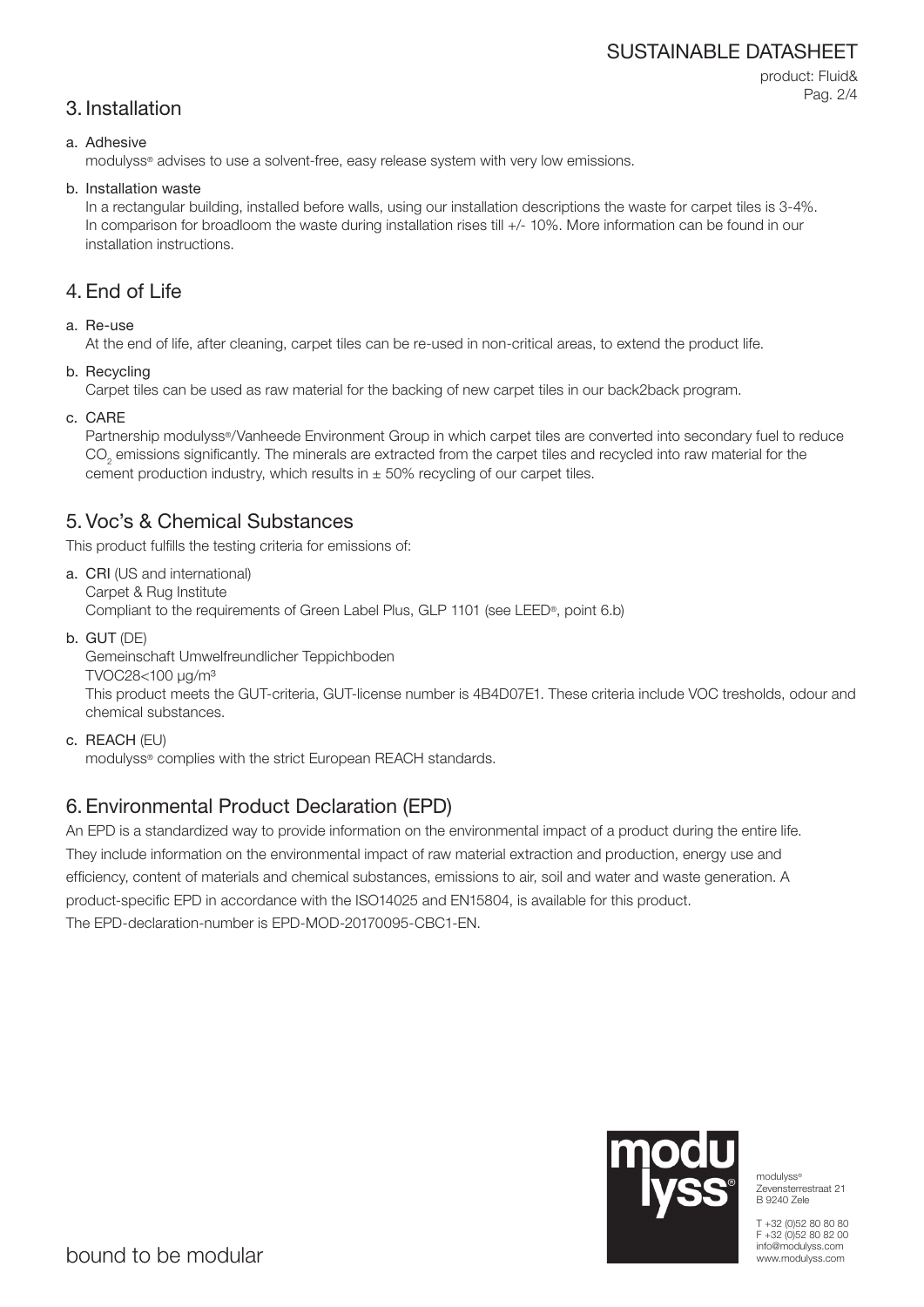# 7. Compliance to Green Building Certifications

# product: Fluid& Pag. 3/4

# a. BRE Global (UK)

Building Research Establishment This product can contribute towards credits in:

#### Hea 02 – Indoor Air Quality

To recognise and encourage a healthy internal environment through the specification and installation of appropriate ventilation, equipment and finishes.

- Use of a low-emission adhesive on installation (BN EN 13999-1:2007) can contribute to this credit.
- modulyss® carpet tiles meet the requirements of EN14041, including E1 classification for formaldehyde emissions, and can contribute to the credit for a healthy indoor air quality.

# Hea 05 – Acoustic performance

To ensure the buildings' acoustic performance including sound insulation meet the appropriate standards for its purpose. This product is highly sound-absorbent. It reduces contact noise by 25 decibels (ΔL<sub>w</sub> - ISO 10140) and has an absorption coefficient of 0.15 (ISO 354).

# MAT 1 – Life Cycle Impact

All modulyss® products are rated for offices according to BRE Green Guide to Specification. The BRE Global Environmental Profiles Certification Scheme requires evidence of a minimum of 6 months continuous production prior to a request for certification and the certification process takes approximately 6 months to complete. As a result, we are currently not able to provide a BRE Global Environmental Profile Certificate for Fluid& but please note that a similar product has obtained an Ecopoint score of 0,366 and is A rated for offices.

#### MAT 5 – Designing for Robustness

To recognise and encourage adequate protection of exposed elements of the building and landscape, therefore minimising the frequency of replacement and maximising materials optimisation. This product satisfies the requirements of EN1307 classification, class 33 - LC2 for intensive use in a contract environment.

#### WST 01 – Construction Waste Management

To promote resource efficiency via the effective management and reduction of construction waste. This product can contribute to waste reduction on site. See item 3, installation, for more details. Concerns cutting waste on installation of carpet tiles.

#### b. LEED (US and international)

Leadership in Energy and Environmental Design modulyss products can contribute to the following LEED v4 credits:

- MR credit: Interiors Life-Cycle Impact Reduction
- MR credit: Building product disclosure and optimization Environmental Product Declarations

MR credit: Building product disclosure and optimization - Sourcing of raw materials MR4 Post-Industrial recycled content: 47% MR4 Post-Consumer recycled content: 2%

- MR credit: Building product disclosure and optimisation Material ingredients
- MR credit: Construction and demolition waste management
- EQ credit: Low emitting materials
- EQ credit: Indoor air quality assesment
- EQ credit: Acoustic performance.

Products are not reviewed under LEED, LEED credit requirements cover the performance of materials in aggregate, not the performance of individual products of brands. For more information on LEED, visit www.usgbc.org/contact

c. HQE (FR)

#### Haute Qualité Environnementale

In 2005 modulyss® was awarded the HQE certificate by FDES in accordance with NF P01 010. This product can contribute to eight of the 13 HQE targets as follows:



modulyss<sup>®</sup> Zevensterrestraat 21 B 9240 Zele